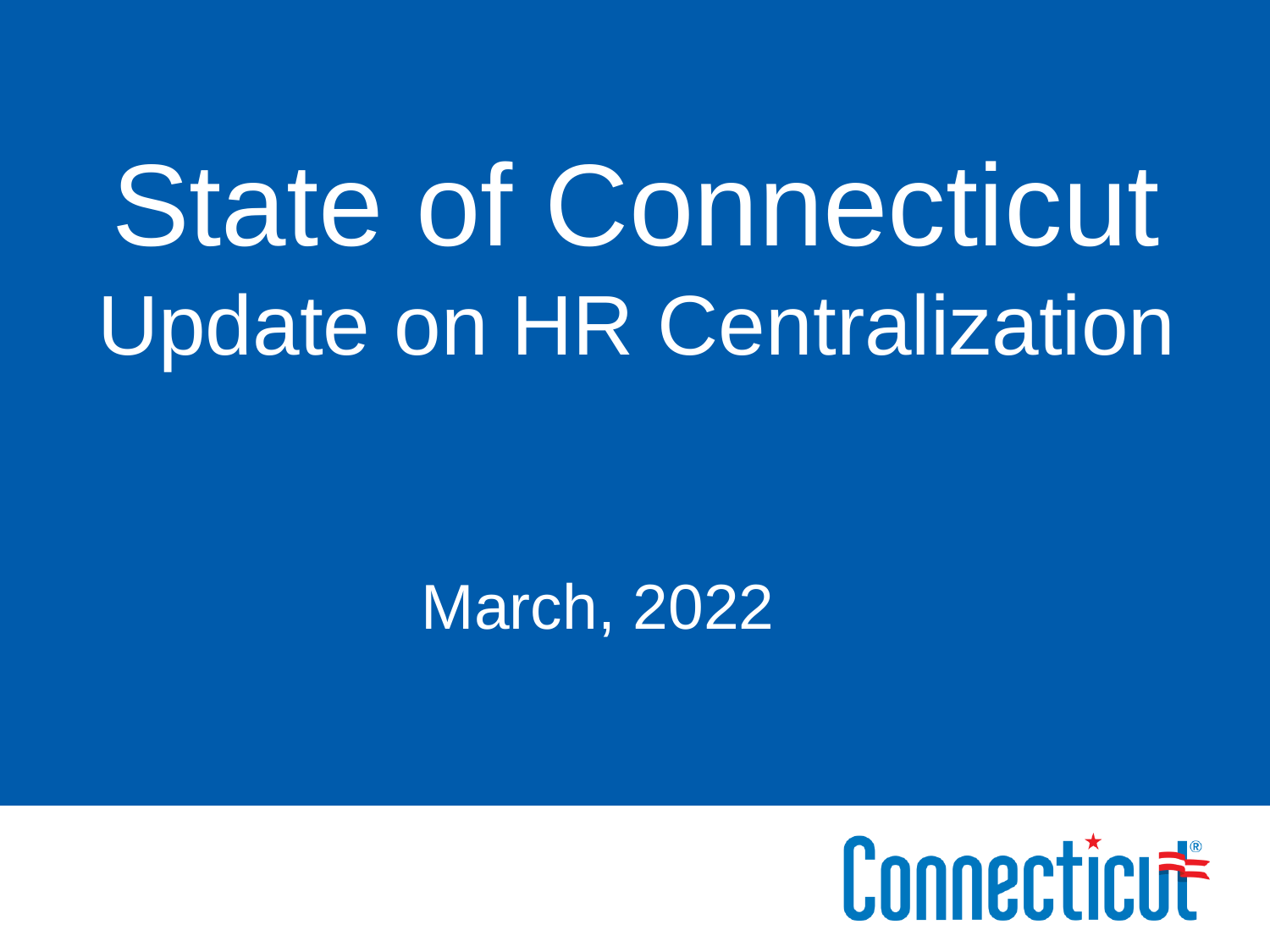### Agenda

- Why Centralize HR
- **Centralized HR Structure Overview**
- Update on HR Centralization
- HR Employee Count and Position Savings
- HR Centralization Move Information
- Workforce Update
	- o Retirement Cliff and Hiring Pace Update
	- o Retirement, Hiring, Workforce Size Statistics
	- o Ongoing Recruitment Efforts
- Vacancy Filling Process Information
	- o Length of Time to Fill a Position
	- o Authorities that Govern the Process
	- o Review of the Process
	- o Sample Staffing Dashboard Project
- Requested Adjustments to the FY 23 Budget

# Connecticut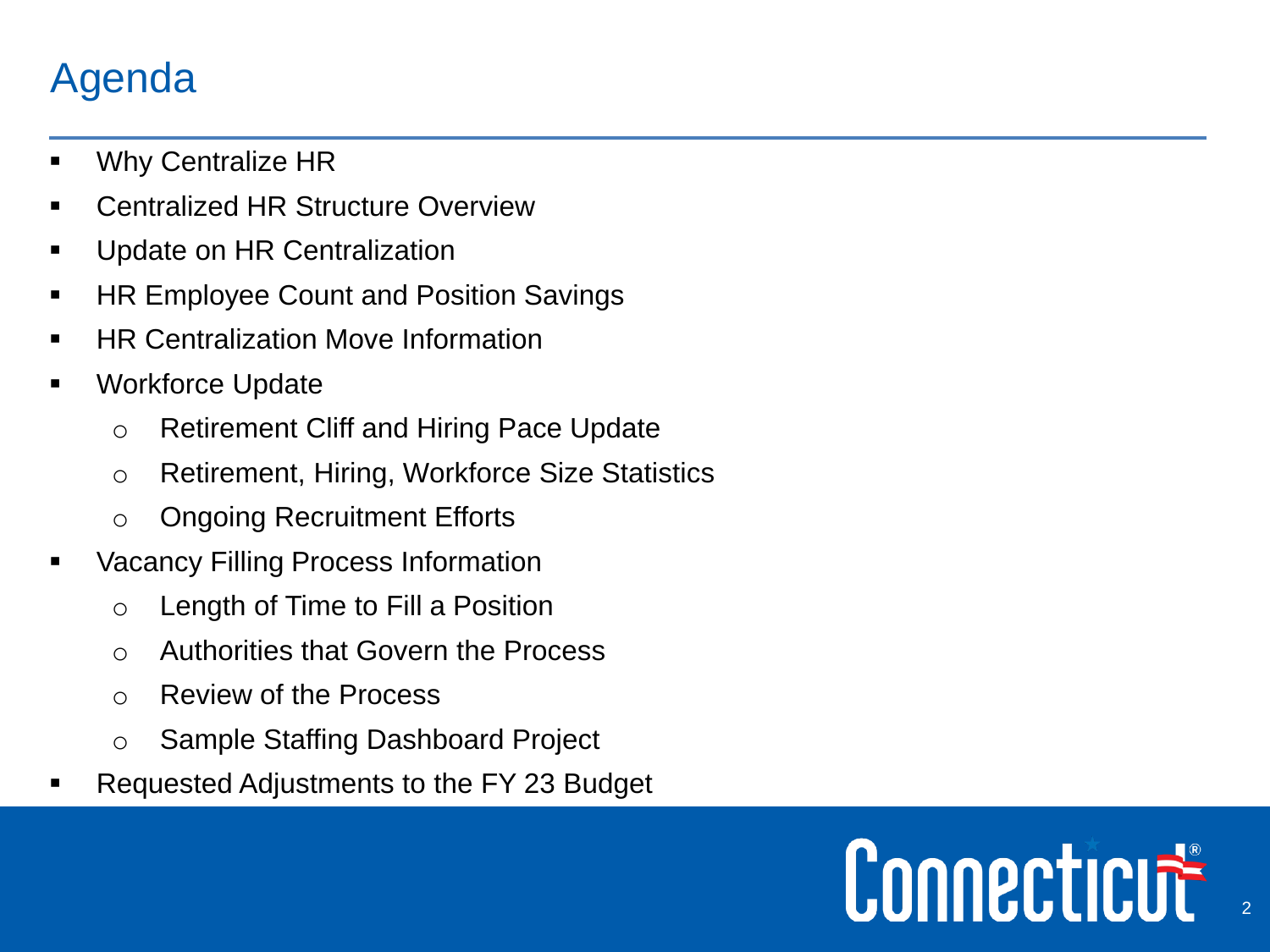### Why Centralize HR

- The Lamont/Bysiewicz Administration sees a great opportunity to re-shape State [government operations in ways that deliver services in an improved, more contemporary](https://www.theday.com/article/20190226/NWS01/190229549)  fashion for Connecticut's citizens.
- HR, as a profession, has experienced significant positive change in the private sector and within other public sector employers via centralization.
- Centralization creates the appropriate environment for more specialization within certain functional areas of HR.
- More specialization drives better performance and attainment of professional excellence through greater productivity, speed, and quality of services, improved pace of innovation, and an overall reduction of risk through greater consistency and reliability.
- DAS has communicated about and testified on the progress and success of this initiative in a variety of forums, to include:
	- o [DAS HR Centralization website](https://portal.ct.gov/DAS/Statewide-HR/DAS-Human-Resources-Centralization)
	- o [Office of the Governor Update on HR Centralization on April 20, 2021](https://www.youtube.com/watch?v=sh7dfhLswns)
	- o [2-hr Testimony to the Appropriations Committee on November 22, 2021](https://www.youtube.com/watch?v=knO-q-K9O94)

# Connecticut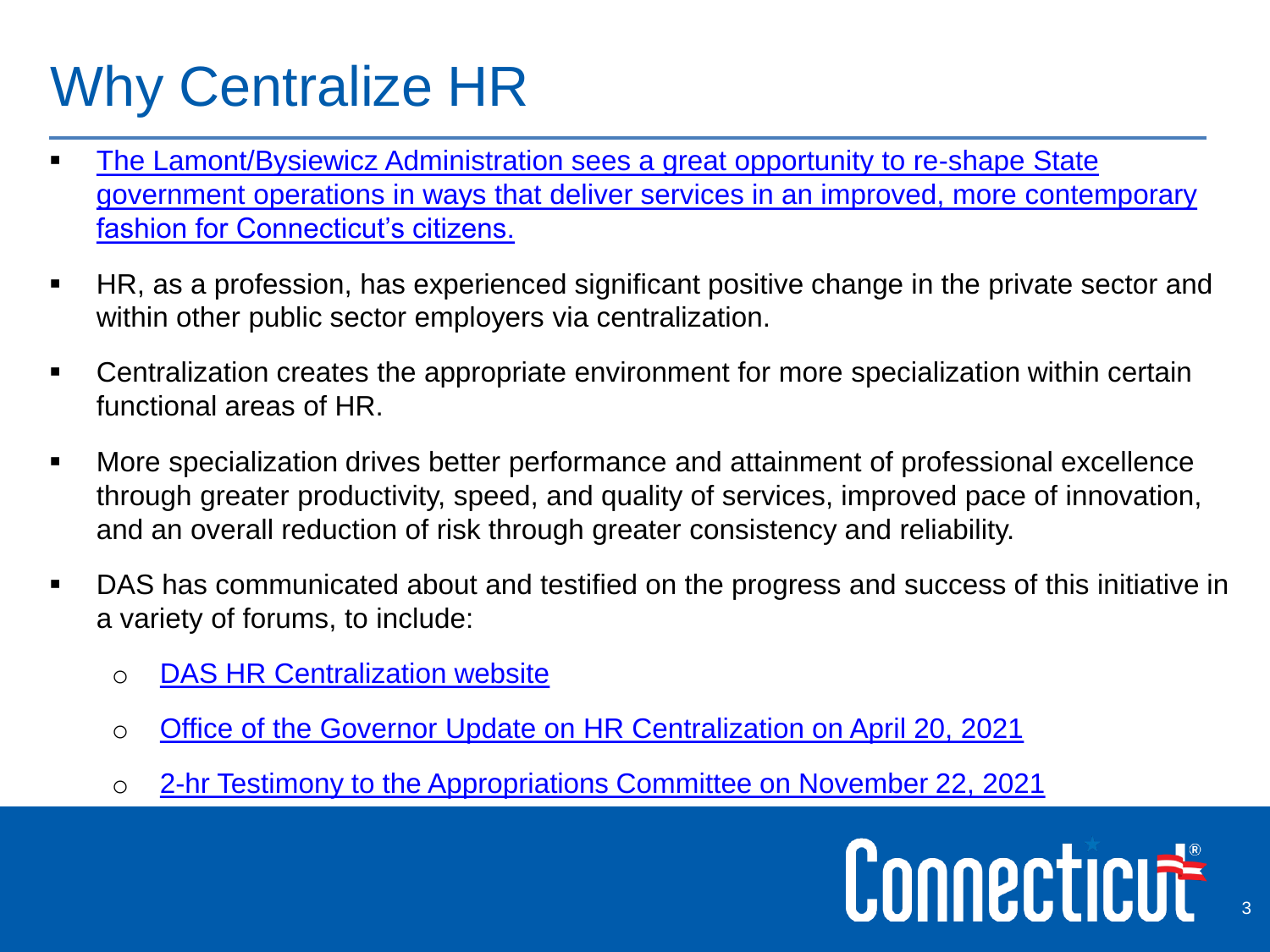### Structure - Overview

DAS reorganized the State of Connecticut's HR operations into a contemporary shared services structure. The State achieved higher economies of scale, more consistent standards and control, and a critical mass of HR competencies, while also having the flexibility and mobility to respond to agency needs on-site (the HRBP teams receive day-today operational direction from their respective agency heads or designees).



## Connecticut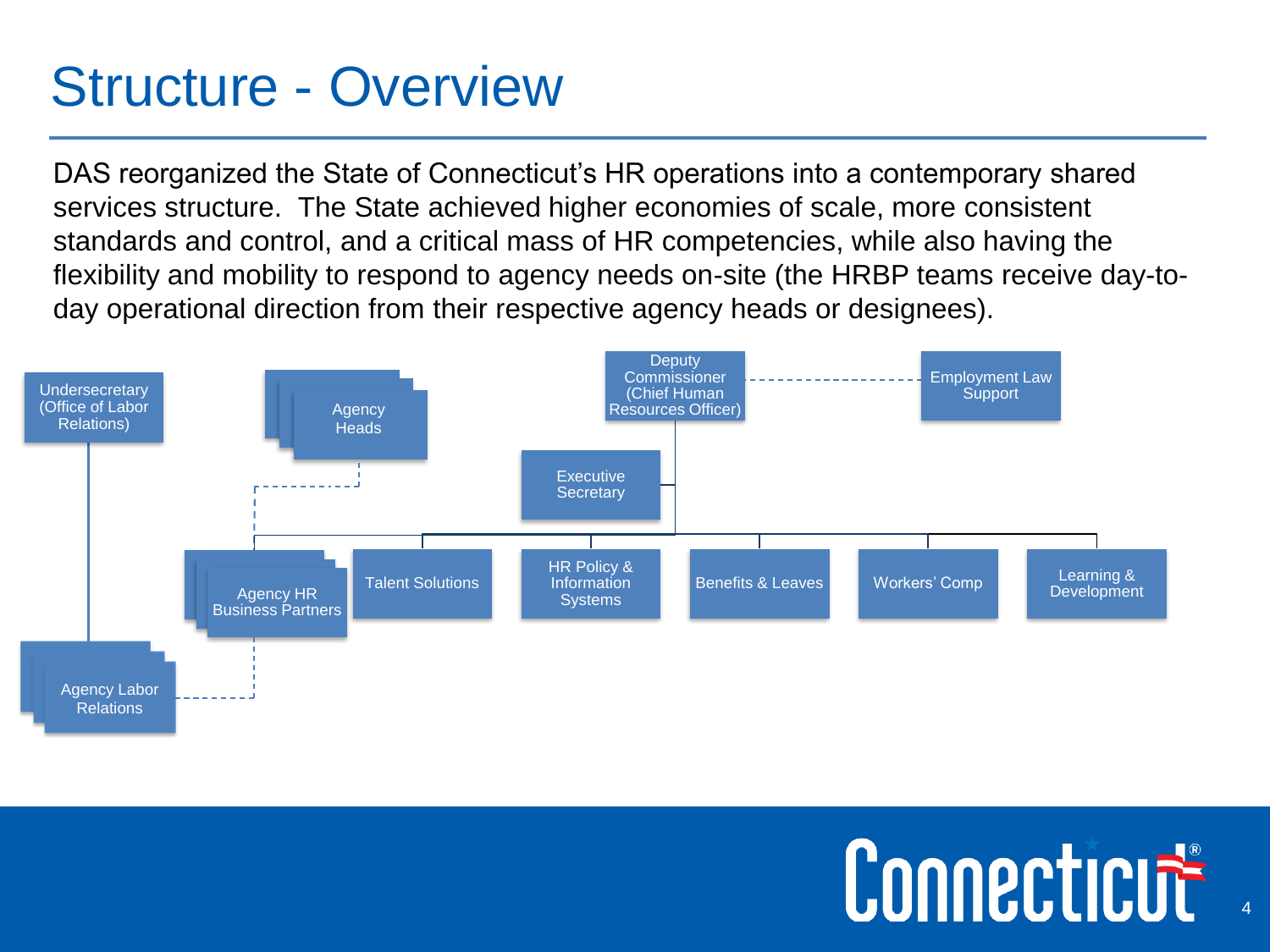## Structure Details (1 of 3)

| <b>Functional</b><br><b>Area</b>             | <b>Service</b><br><b>Focus</b>                                          | <b>Purpose</b>                                                                                   | <b>Example</b><br><b>Duties</b>                                                                                                                                                                                                                                                                                                        | <b>Primary</b><br><b>Customers</b>                                             |
|----------------------------------------------|-------------------------------------------------------------------------|--------------------------------------------------------------------------------------------------|----------------------------------------------------------------------------------------------------------------------------------------------------------------------------------------------------------------------------------------------------------------------------------------------------------------------------------------|--------------------------------------------------------------------------------|
| <b>Agency Labor Relations</b><br>(OPM)       | On-site delivery<br>Planning<br>٠<br>Strategy<br>$\bullet$              | Serve as Agency Heads'<br>$\bullet$<br>on-site labor relations<br>subject matter experts         | <b>CBA</b> administration<br>Investigations<br>$\bullet$<br>Represented employee<br>counseling/discipline<br>Performance management<br>$\bullet$<br>Grievances<br>$\bullet$<br>Labor management<br>committees<br>Collective bargaining<br>support<br>Supervisor/Manager training<br>$\bullet$                                          | Agency Leadership<br><b>Employees</b>                                          |
| <b>Agency HR Business</b><br><b>Partners</b> | On-site delivery<br>$\bullet$<br>Planning<br>٠<br>Strategy<br>$\bullet$ | Serve as Agency Heads'<br>$\bullet$<br>on-site human resources<br>strategic partner (generalist) | Agency partnership<br>$\bullet$<br>Functional area liaison<br>$\bullet$<br>Leadership and employee<br>$\bullet$<br>advising<br><b>Agency Labor Relations</b><br>$\bullet$<br>cooperation and support<br>Organizational design<br>Workforce management and<br>$\bullet$<br>planning<br>Position management<br>Classification grievances | Agency Leadership (reports<br>day-to-day to agency<br>leadership)<br>Employees |

- Classification grievances • Clearing mandatory lists
- Selection and hiring/onboarding
- Training coordination

Connecticut

**1**<br>5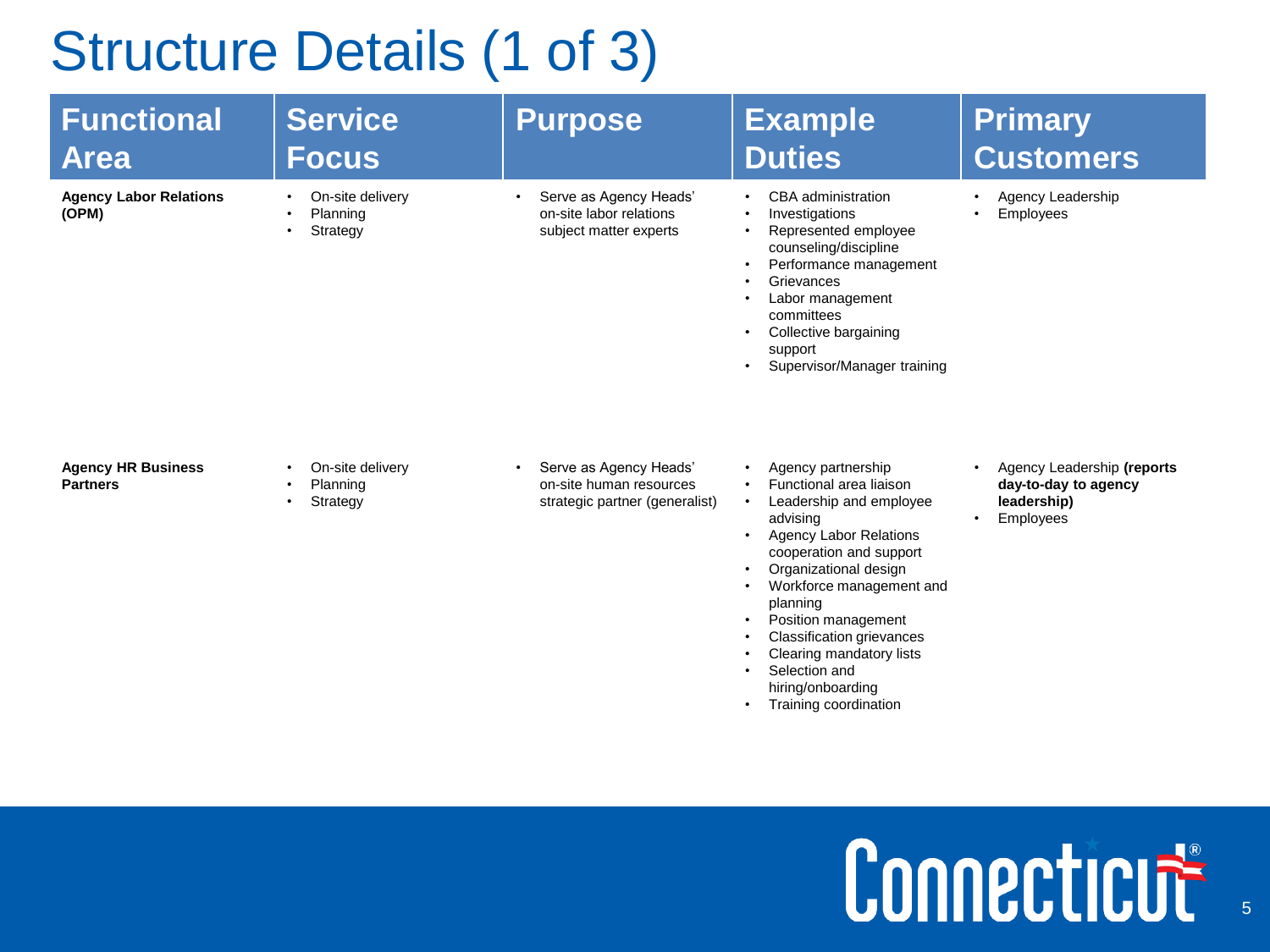## Structure Details (2 of 3)

| <b>Functional</b><br><b>Area</b>  | <b>Service</b><br><b>Focus</b> | <b>Purpose</b>                                                                                                                                                                         | <b>Example</b><br><b>Duties</b>                                                                                                                                                                                                                                                                                                                                                                                        | <b>Primary</b><br><b>Customers</b>               |
|-----------------------------------|--------------------------------|----------------------------------------------------------------------------------------------------------------------------------------------------------------------------------------|------------------------------------------------------------------------------------------------------------------------------------------------------------------------------------------------------------------------------------------------------------------------------------------------------------------------------------------------------------------------------------------------------------------------|--------------------------------------------------|
| <b>Talent Solutions</b>           | Central delivery<br>Enterprise | Responsible for overall<br>talent acquisition strategy,<br>vendor management,<br>consistent and standardized<br>recruitment and examination<br>efforts<br><b>System Administration</b> | <b>Talent Acquisition</b><br>JobAps admin<br>Digital recruiting<br><b>Employer branding</b><br>Sourcing<br><b>Job Openings</b><br>Shortlisting<br>Certifying Eligible Lists<br>Classification<br>Job class development and<br>maintenance<br><b>Classification reviews</b><br>Out of scope agency<br>position management<br><b>Mandatory Rights</b><br>Freenames Admin<br>Reemployment/SEBAC<br>Other mandatory rights | <b>Agency HR Business Partners</b><br>Applicants |
| <b>Learning &amp; Development</b> | Central delivery<br>Enterprise | Responsible for overall<br>learning and development<br>strategy and vendor<br>management                                                                                               | Leadership development<br>Other training coordination<br>LinkedIn Learning admin                                                                                                                                                                                                                                                                                                                                       | <b>Agency HR Business Partners</b><br>Employees  |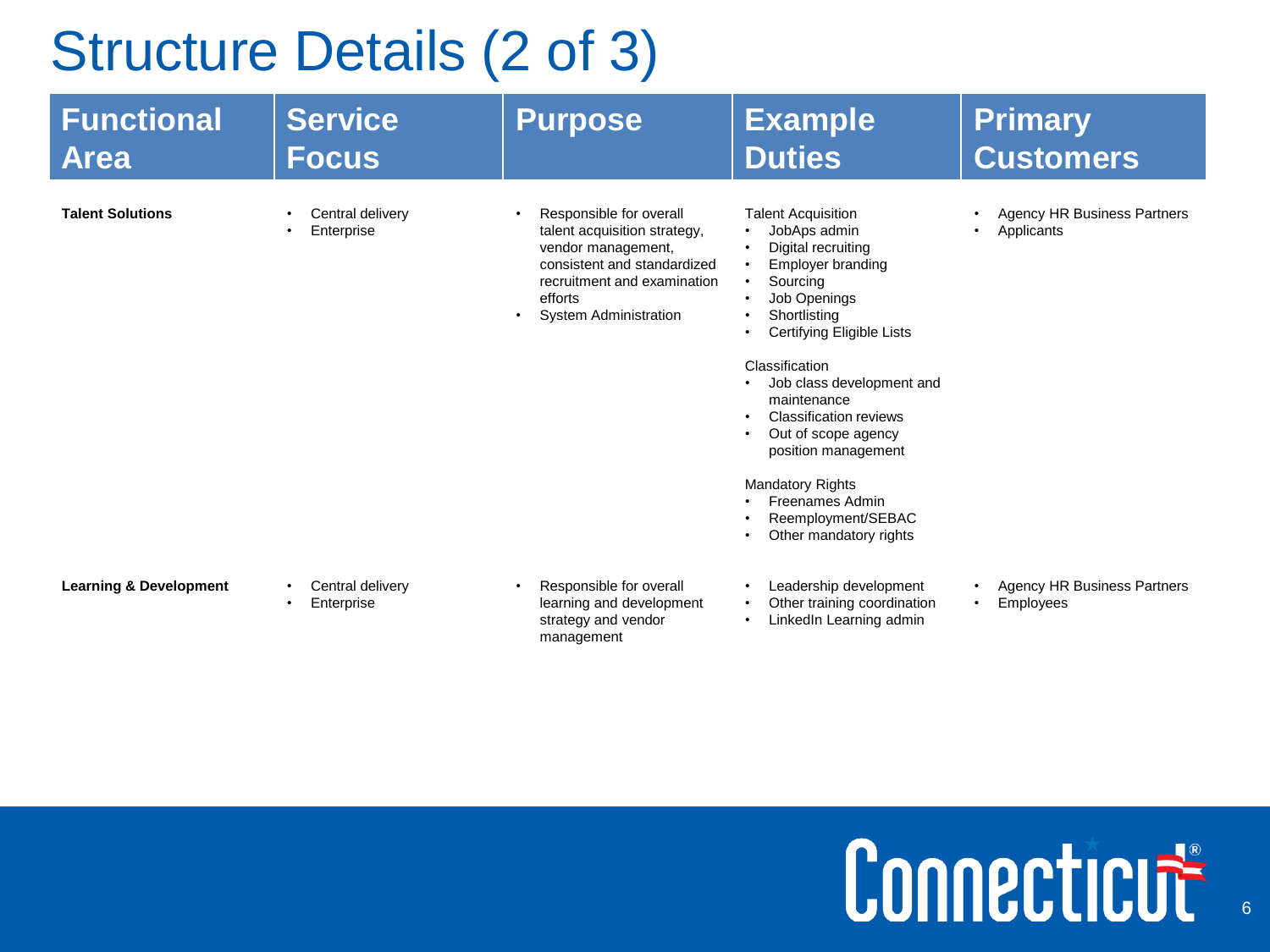## Structure Details (3 of 3)

| <b>Functional</b><br><b>Area</b>                     | <b>Service</b><br><b>Focus</b>              | <b>Purpose</b>                                                                                                        | <b>Example</b><br><b>Duties</b>                                                                                                                                                                                                      | <b>Primary</b><br><b>Customers</b>       |
|------------------------------------------------------|---------------------------------------------|-----------------------------------------------------------------------------------------------------------------------|--------------------------------------------------------------------------------------------------------------------------------------------------------------------------------------------------------------------------------------|------------------------------------------|
| <b>HR Policy &amp; Information</b><br><b>Systems</b> | Central delivery<br>Enterprise              | Administers Ch. 67 of the<br>CGS and other authorities<br>governing State<br>employment and supporting<br><b>HRIS</b> | <b>Policy Compliance</b><br>Central audit<br>$\bullet$<br>Policies/procedures<br>Salary calculations<br>Salary schedules<br><b>HRIS</b><br>$\cdot$ Core-CT<br><b>HR Module</b><br><b>T&amp;L Module</b><br>Kronos admin<br>$\bullet$ | <b>Agency HR Business Partners</b>       |
| <b>Employee Benefits &amp; Leaves</b>                | Central delivery<br>$\bullet$<br>Enterprise | Responsible for Statewide<br>administration of certain<br>benefits and leaves                                         | <b>Benefits</b><br>Retirement<br>$\bullet$<br>Service purchases<br><b>Complex Leaves</b><br><b>FMLA</b><br>$\bullet$<br>Other paid & unpaid leaves<br><b>USERRA</b><br>٠                                                             | Agency HR Business Partners<br>Employees |
| <b>Workers' Compensation</b>                         | Central delivery<br>Enterprise              | Responsible for Statewide<br>administration of workers'<br>compensation                                               | Claims<br>$\bullet$<br>Investigations<br>Safety program<br><b>TPA</b> oversight                                                                                                                                                      | Agency HR Business Partners<br>Employees |

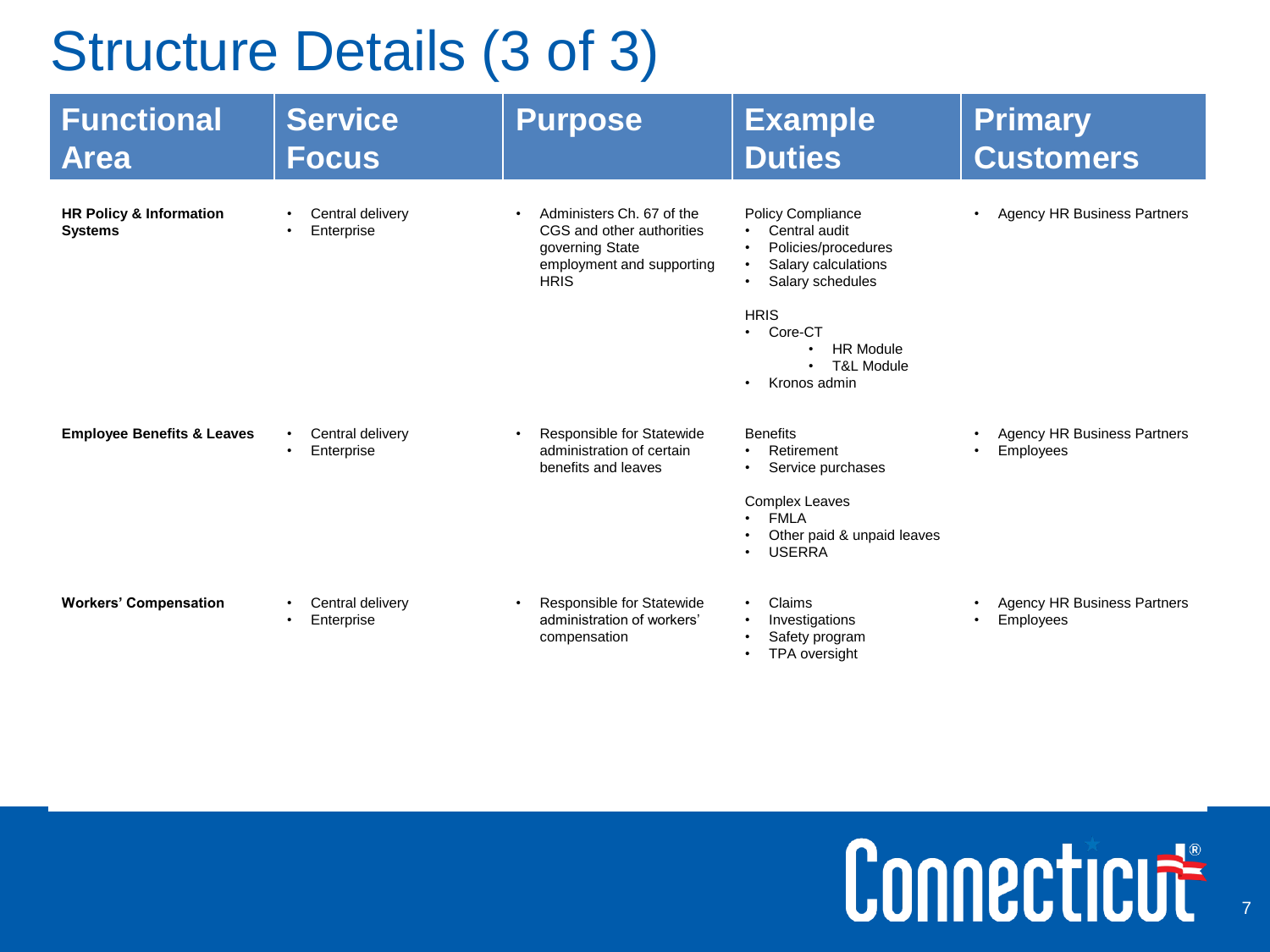### The HR Structure is a Hybrid of Centralized and Decentralized Units

|                                     | <b>1. Specialized Functional Teams</b><br><b>Fully Centralized</b>                                                                                                                                                     | 2. Agency HR Business Partners<br><b>Remains Physically Decentralized</b>                                                                                        |  |
|-------------------------------------|------------------------------------------------------------------------------------------------------------------------------------------------------------------------------------------------------------------------|------------------------------------------------------------------------------------------------------------------------------------------------------------------|--|
| <b>Purpose</b>                      | Maintain expertise in a designated functional area:<br><b>Talent Solutions</b><br>HR Policy & Information Systems<br><b>Benefits &amp; Leaves</b><br><b>Workers' Compensation Processing</b><br>Learning & Development | Support agency leadership as a strategic partner<br>across all other HR topics, including:<br>Organizational design<br>Position management<br>Selection & hiring |  |
| Reporting                           | Reports to Chief HR Officer at DAS                                                                                                                                                                                     | Matrix reporting – Reports operationally day-to-<br>day to agency leadership and administratively to<br>Chief HR Officer at DAS                                  |  |
| <b>Office</b><br><b>Location</b>    | <b>DAS</b>                                                                                                                                                                                                             | On-site with agencies                                                                                                                                            |  |
| # Employees<br>As of March,<br>2022 | ~110                                                                                                                                                                                                                   | ~140                                                                                                                                                             |  |

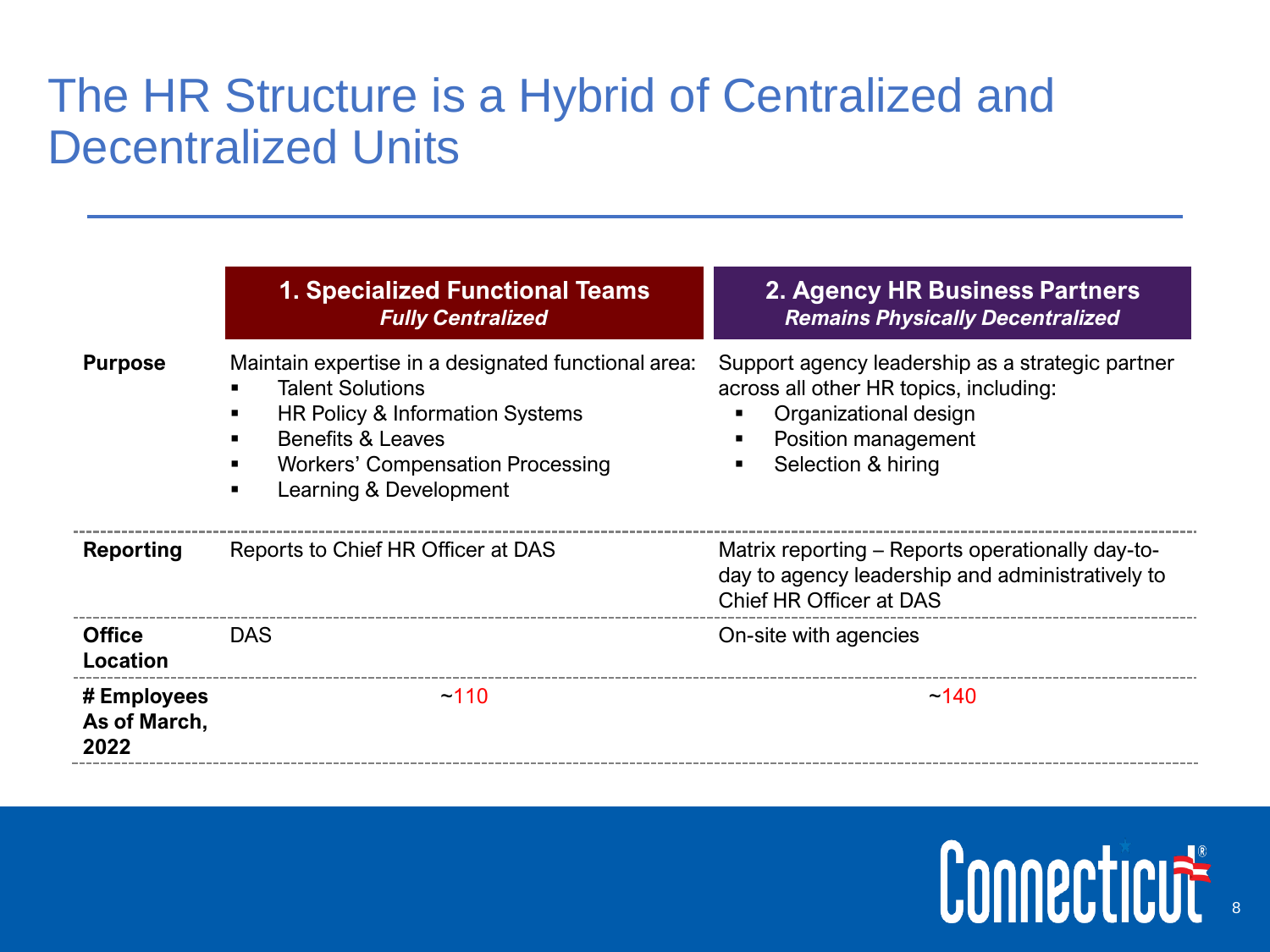### Update on HR Centralization

- In the decentralized model, HR had:
	- o A limited ability to mass expertise and resources to support changing business needs;
	- o Processes across agencies facing significant issues, including incomplete, paper based, and error-ridden records, inconsistent application of relevant policies, and backlogs in processing of FMLA and Military leaves, among other issues;
	- o No ability to scale learning and development programs and resources; and
	- o Less defined roles and career paths/opportunities.
- Since the start of HR Centralization on 8/28/20, the centralized HR organization is demonstrating **several significant benefits:**
	- o *Capacity and durability:* Ability to take on significant new Covid-19 related business (e.g., leadership and employee support, workplace disruptions, contact tracing and other notifications, reporting, telework, vaccine mandate, etc.) and continue regular business
	- o *Speed and flexibility:* Ability to load balance work across the state has led to the elimination of backlogs and increased the ability to pivot to emerging priorities, such as emergency hiring for pandemic response
	- o *Digital files:* Over 100,000 paper files (note: average 100 pages per file) have been digitized, and processes are now paperless through the HR service delivery system
	- o *Complete and accurate records:* All transactions are tracked, executed, and coded consistently and correctly
	- o *Consistent policies:* Relevant laws and negotiated benefits are interpreted consistently
	- o *New capabilities:* Dedicated, specialized teams have developed new capabilities and built subject matter expertise, to include the establishment of a new Statewide Learning and Development team
	- o *Defined Structure:* HR employees have more defined roles and clear career paths and opportunities for growth

# Connecticut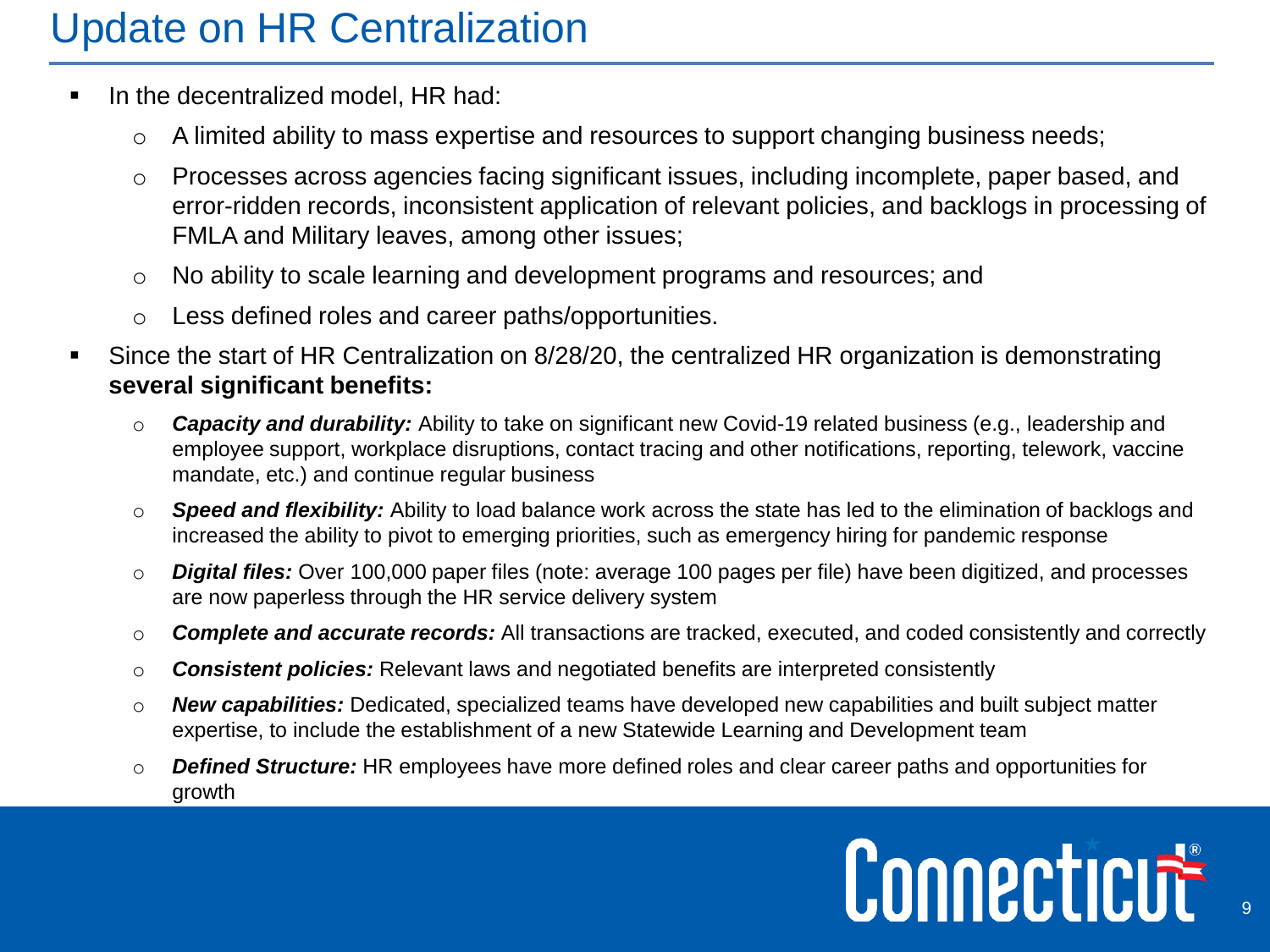| HR Employee Count as of 7/1/2019 |                            | HR Employee Count as of 3/8/2022 |
|----------------------------------|----------------------------|----------------------------------|
| 270                              | Attrition (78)<br>Hires 58 | $250*$                           |

Estimated position savings: \*Retirement Eligible – 63 >\$3 million/yr

## Connecticut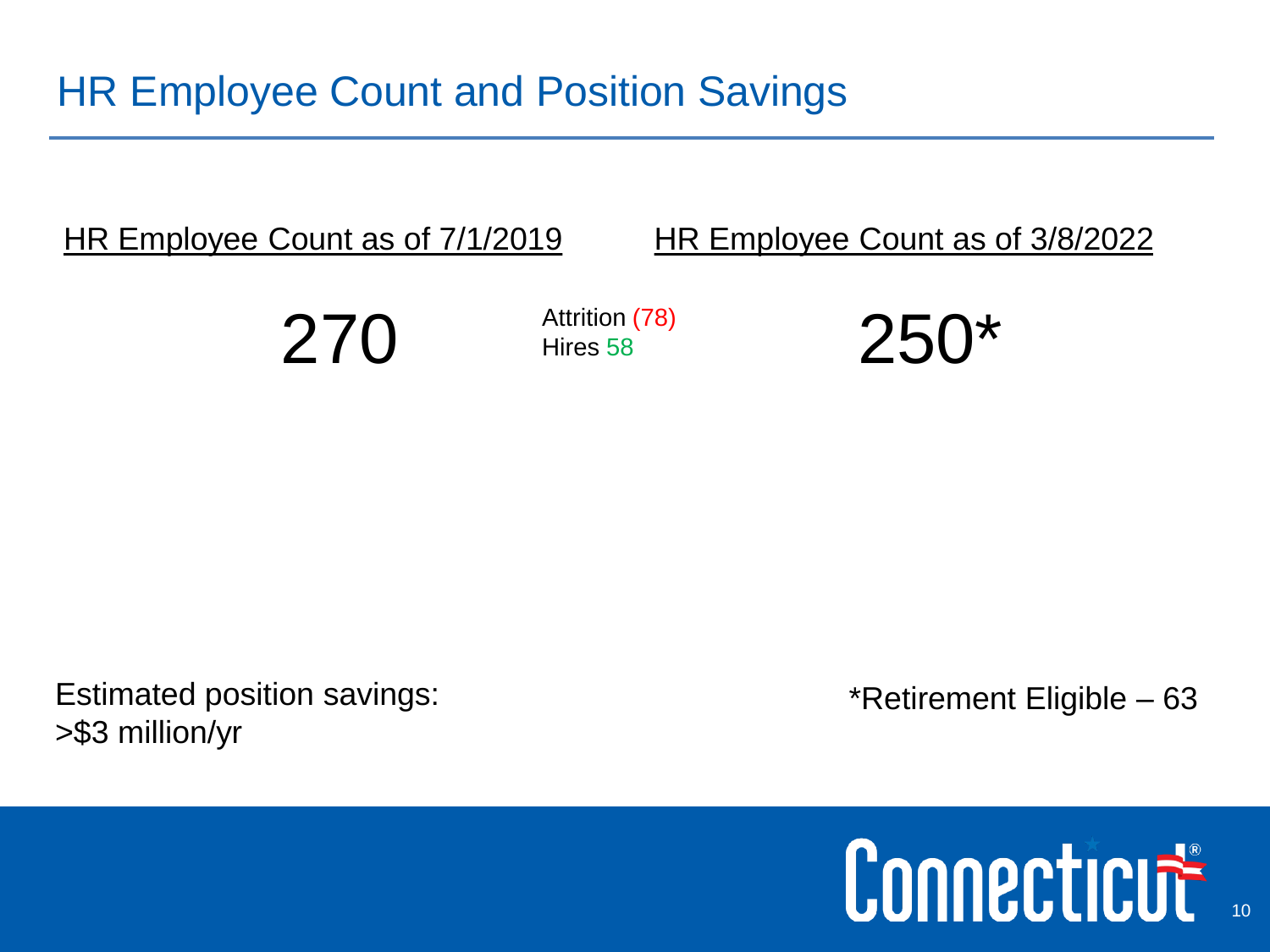### Move Information

- Previous agency staff move estimated to occur by summer of 2022
- Identified location: 450 Columbus Blvd, North Tower, Floors 14 and 15
- Agencies' staff remaining on-site:
	- o Agency Labor Relations (OPM)
	- o Agency HR Business Partners
- Agencies' staff identified to move to Hartford, CT
	- o Recruitment & Exams
	- o Employee Benefits & Leaves
	- o Workers' Compensation
- Other elements of HR Policy & Information Systems and Talent Solutions are already at 450 Columbus Blvd because they were originally within DAS

## Connecticut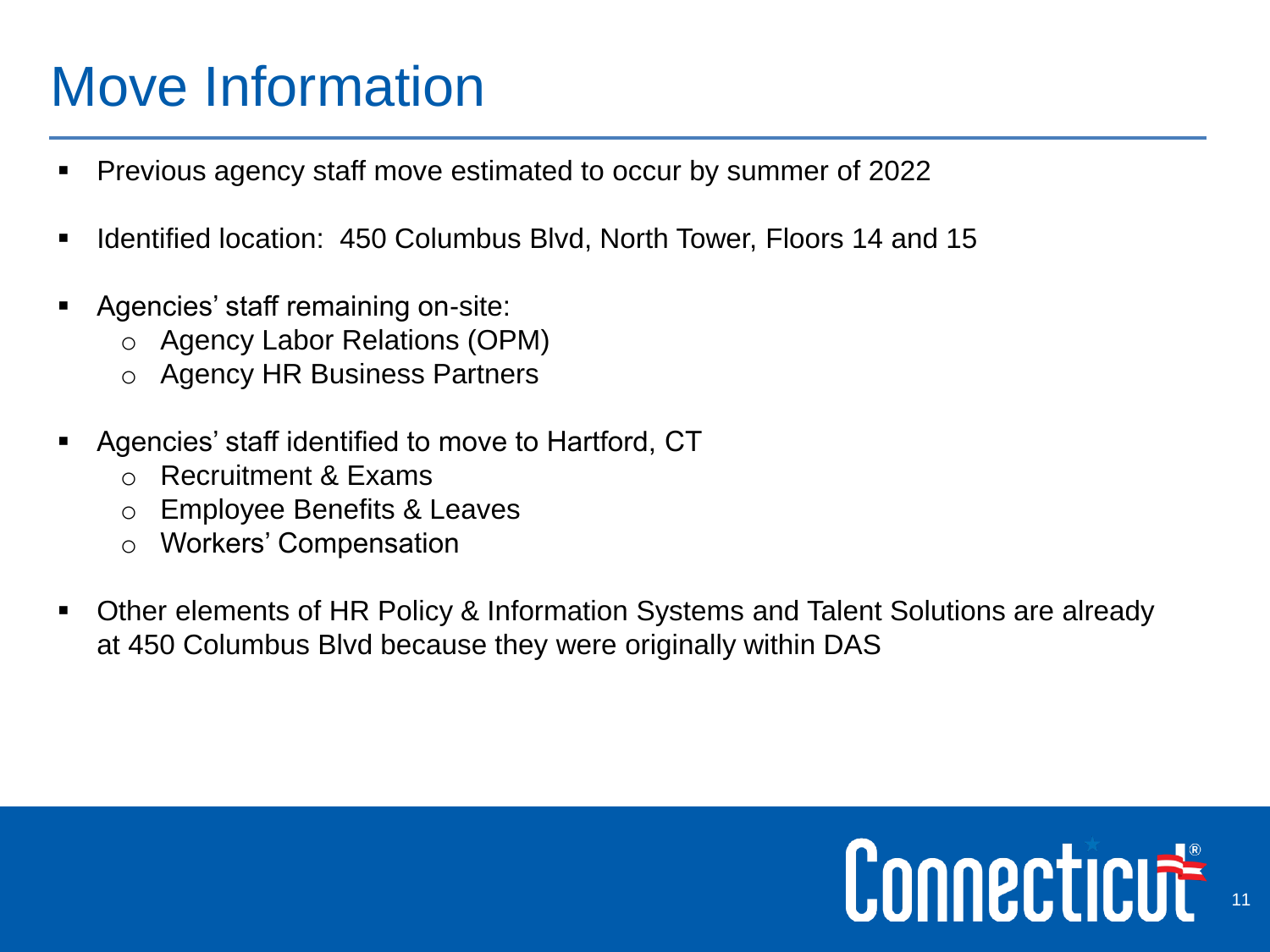### Retirement Cliff and Hiring Pace Update

- So far this FY, retirements are only slightly above average
- While we expect an increase in the spring, we are well prepared:
	- $\circ$  Pace of hiring is at its highest in a decade, despite unprecedented Covid-19 related workforce challenges
	- o Overall, the workforce has remained stable for several years
	- $\circ$  Our recruitment efforts have expanded and continue to grow to meet workforce needs

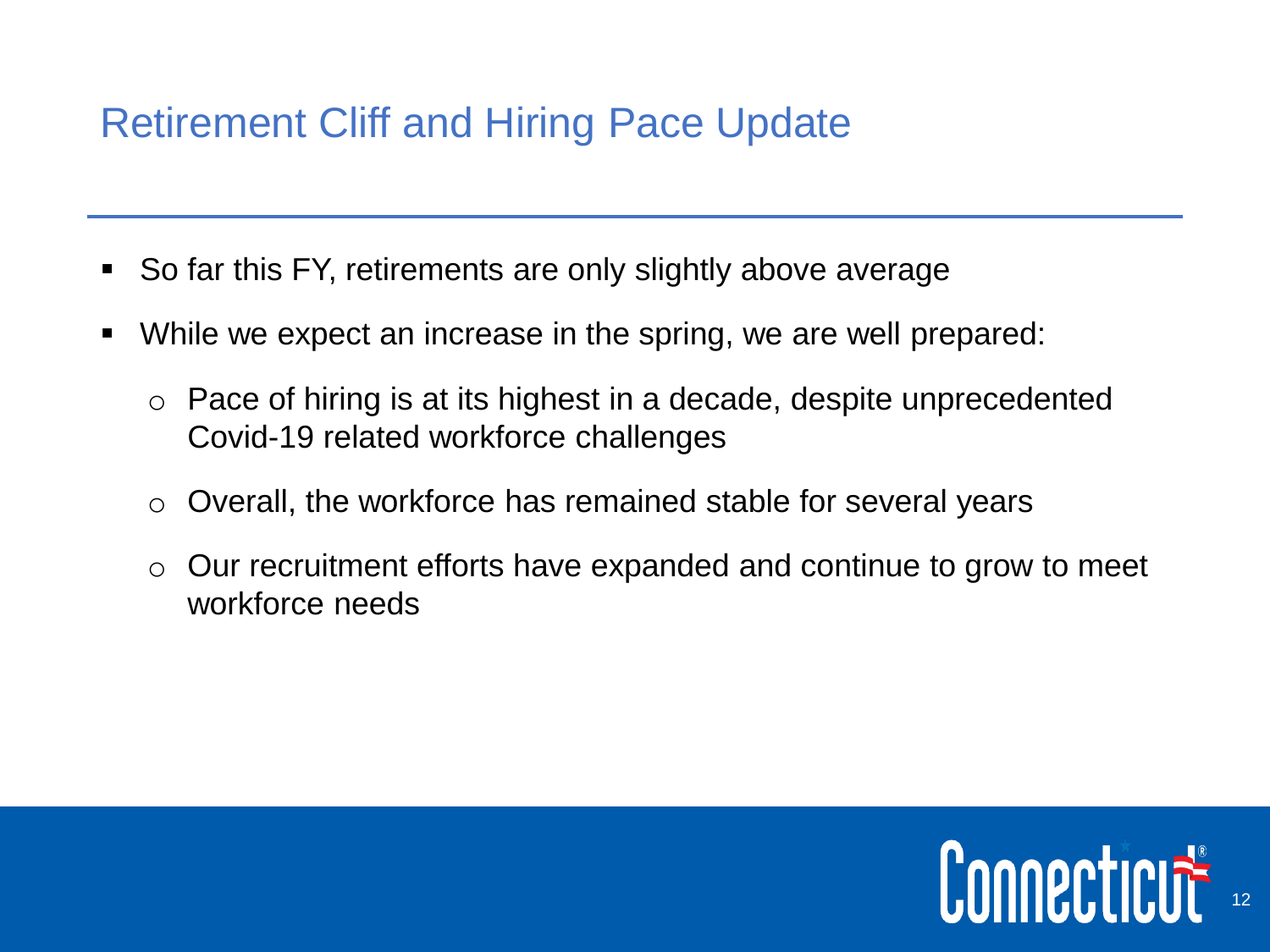#### Retirements this FY have been only slightly above average, but some agencies will see an increase this spring



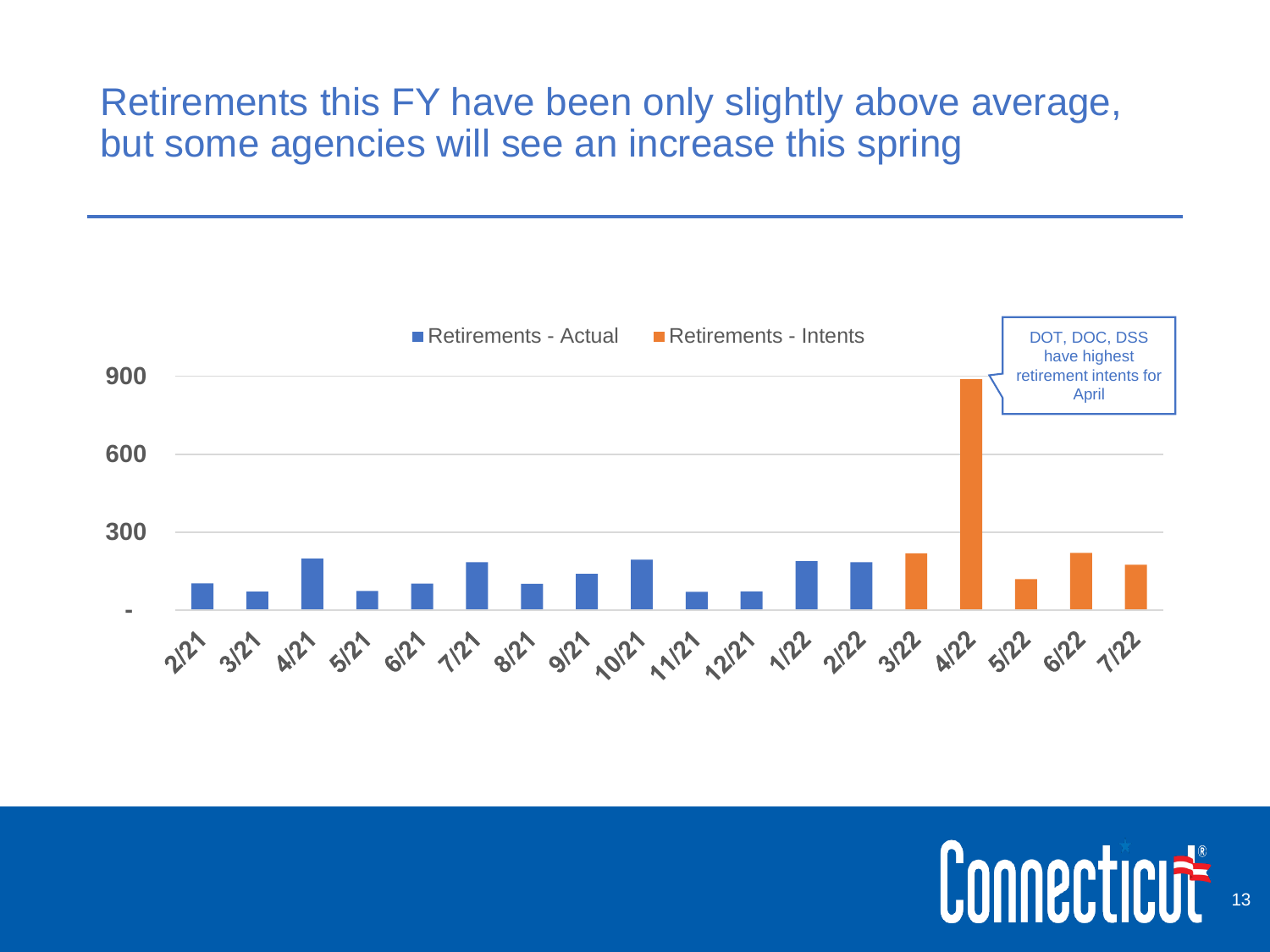#### We are on track to fill over 7,000 positions this fiscal year, the highest number in a decade



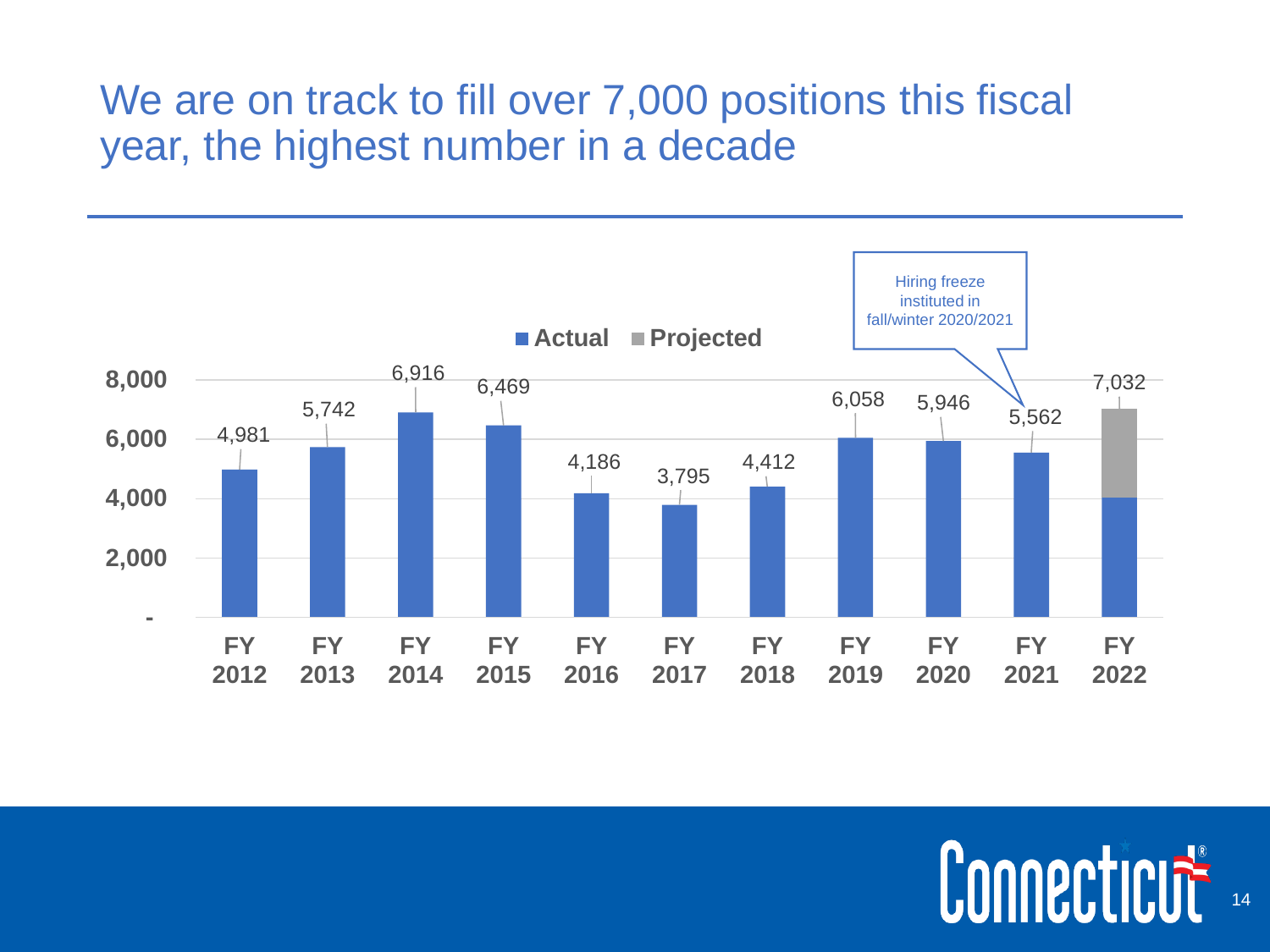#### The size of the state workforce remains stable



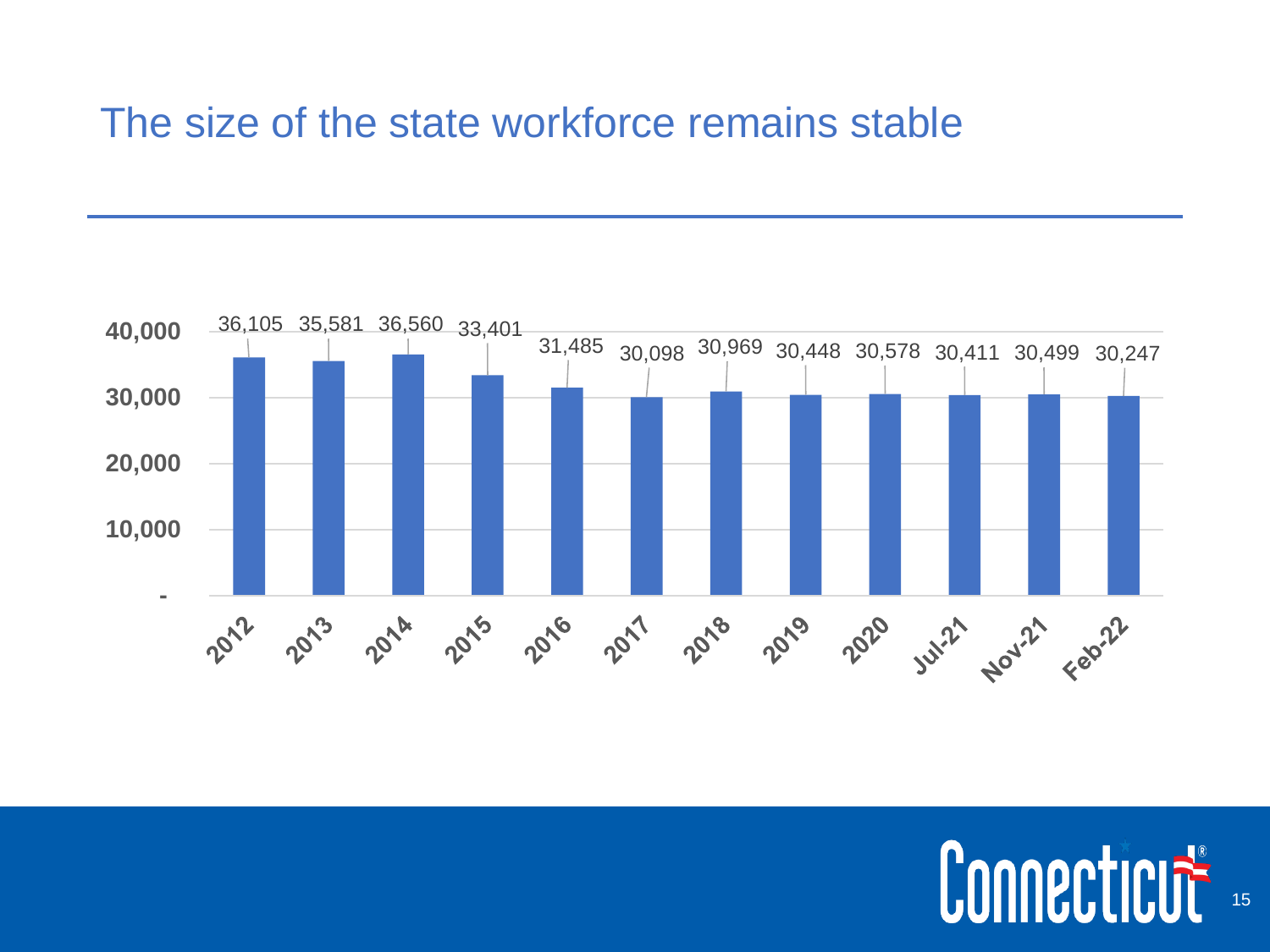### Ongoing Recruitment Efforts to Meet Workforce Needs

- New centralized ability that does consistent, in-depth outreach to potential candidates
	- $\circ$  Trained story tellers who use an augmented writing platform (Textio) to market the value proposition of working for the State in multiple
	- o Engagement with professional, community, educational, and diversity-focused organizations
	- o Strong social media presence that promotes employer brand
	- o Use of LinkedIn Recruiter to individually contact and source passive candidates
	- o Use of Handshake to promote opportunities at higher education institutions around the country, to include HBCUs and other institutions with highly diverse student populations
	- o Virtual and in-person presence at career fairs often with agency hiring managers
- Engagement with hiring managers to build and grow their own professional networks (i.e., hiring managers' digital presence and profile are increasingly critical to recruitment)

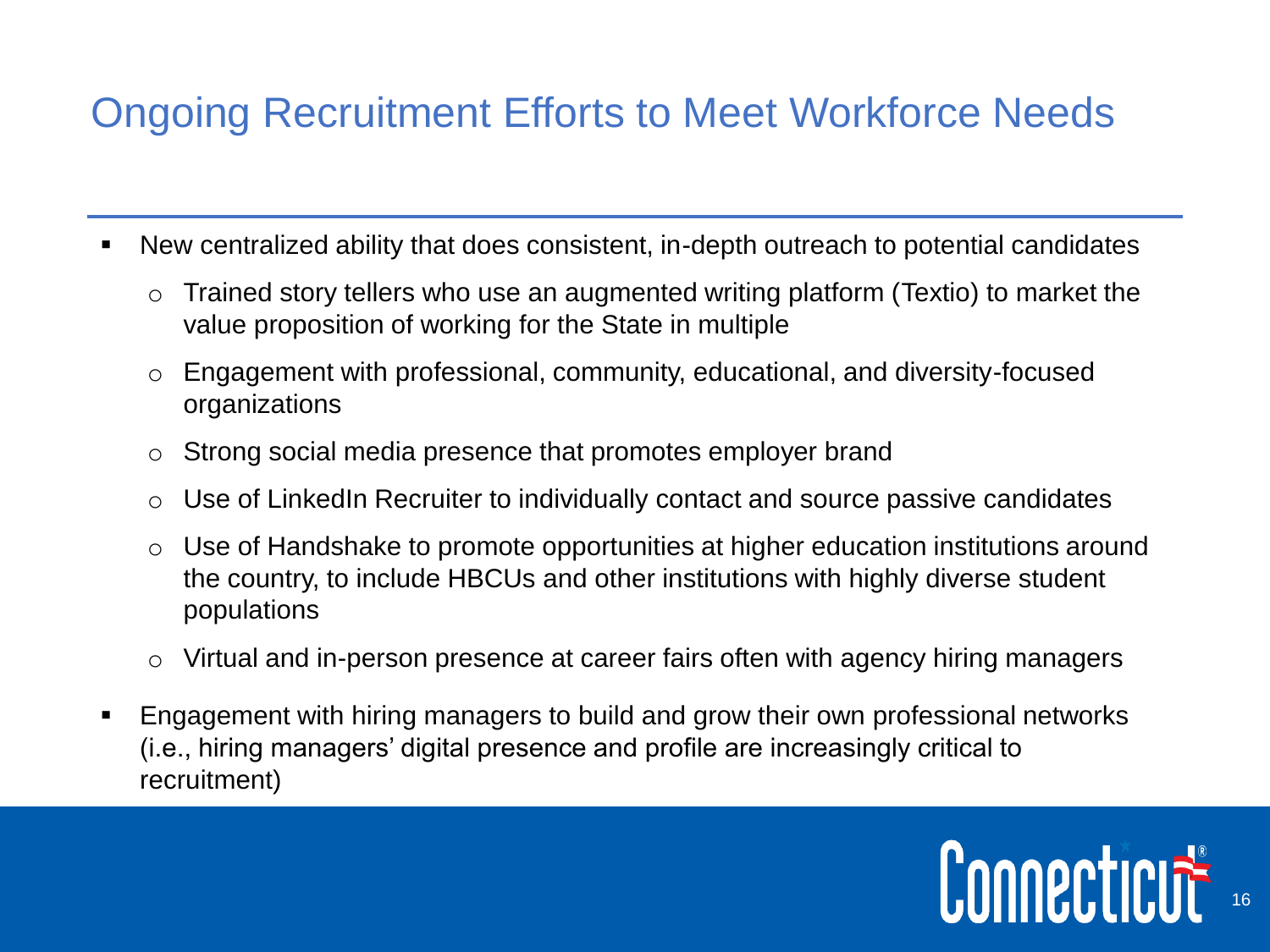### How Long Does it Take to Fill a Position?

- Historically, the State has not been able to answer this question comprehensively due to:
	- A lack of emphasis on speed of the overall vacancy filling process *(i.e., the* system is governed by laws, regulations, and CBA provisions that emphasize accountability, control, fairness, and transparency);
	- Information being in multiple different systems or heavily paper based; and
	- Manual and/or unique agency internal position management, affirmative action, selection, and hiring processes.
- However, HR Centralization has enabled DAS to focus expertise and resources on answering this question.
- By spring 2022, there will be a staffing dashboard to provide facts and insight into the State's staffing process.

# Connecticut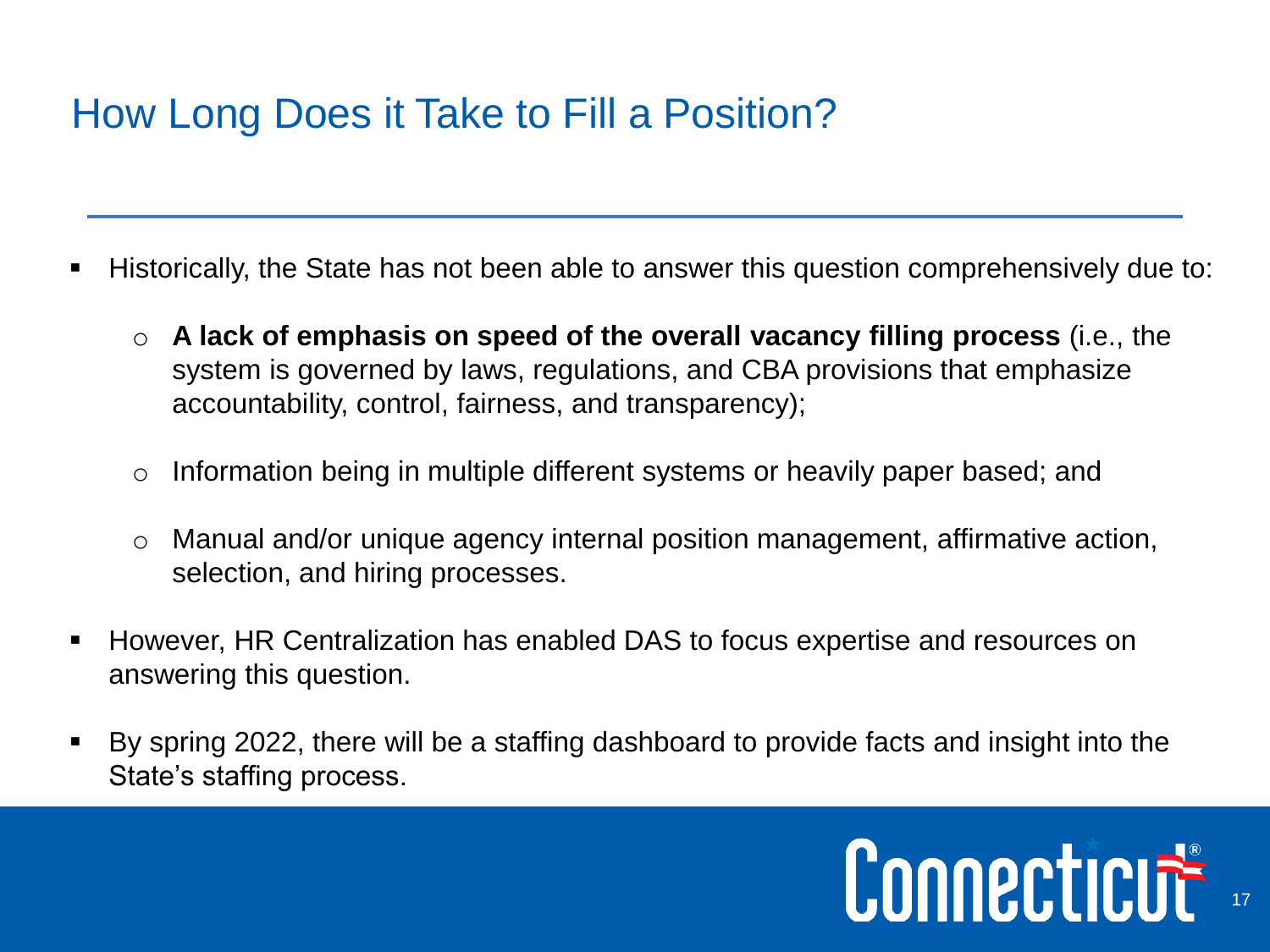### Agency Heads and the HRBP Teams that Report to Them are Responsible for Multiple Steps in the Vacancy Filling Process



*Key for Agency Involvement:* **Agency HRBP Team Agency Head/Hiring Manager**

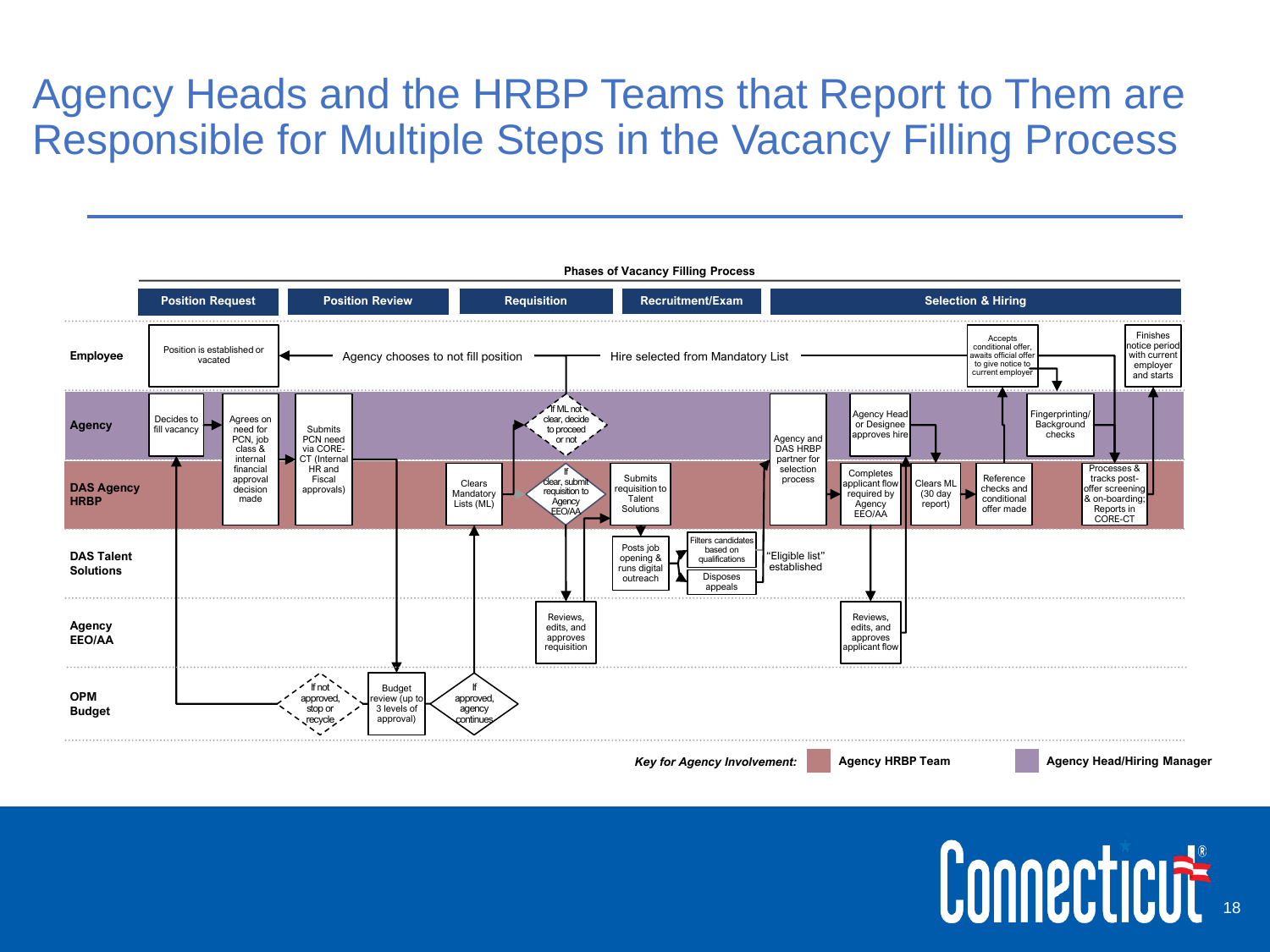### DAS' Centralized Recruitment and Exam Team (within Talent Solutions) Plays a Support Role in the Vacancy Filling Process



*Key for DAS involvement:* **DAS Talent Solutions has relatively few steps in the process**

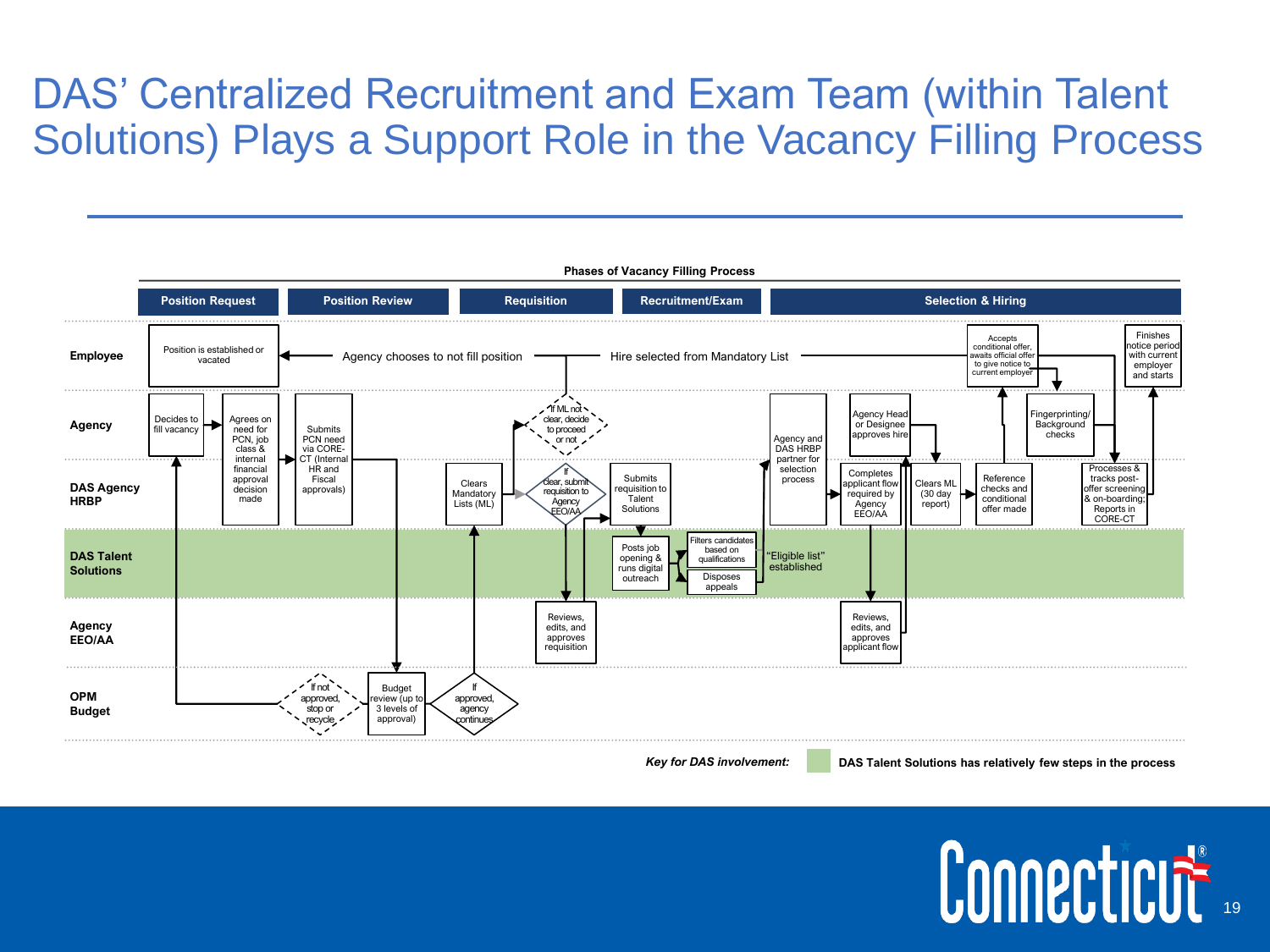#### **Hiring Process:** Most Steps in the Process are Governed by Statute or Labor Agreement



Relevant authorities: Agency Budget, State Personnel Act, SEBAC Agreements, CBAs, EEO/AA Statutes & Regs, Agency Statutory Background Checks, State Budget and OPM Statutory Authority

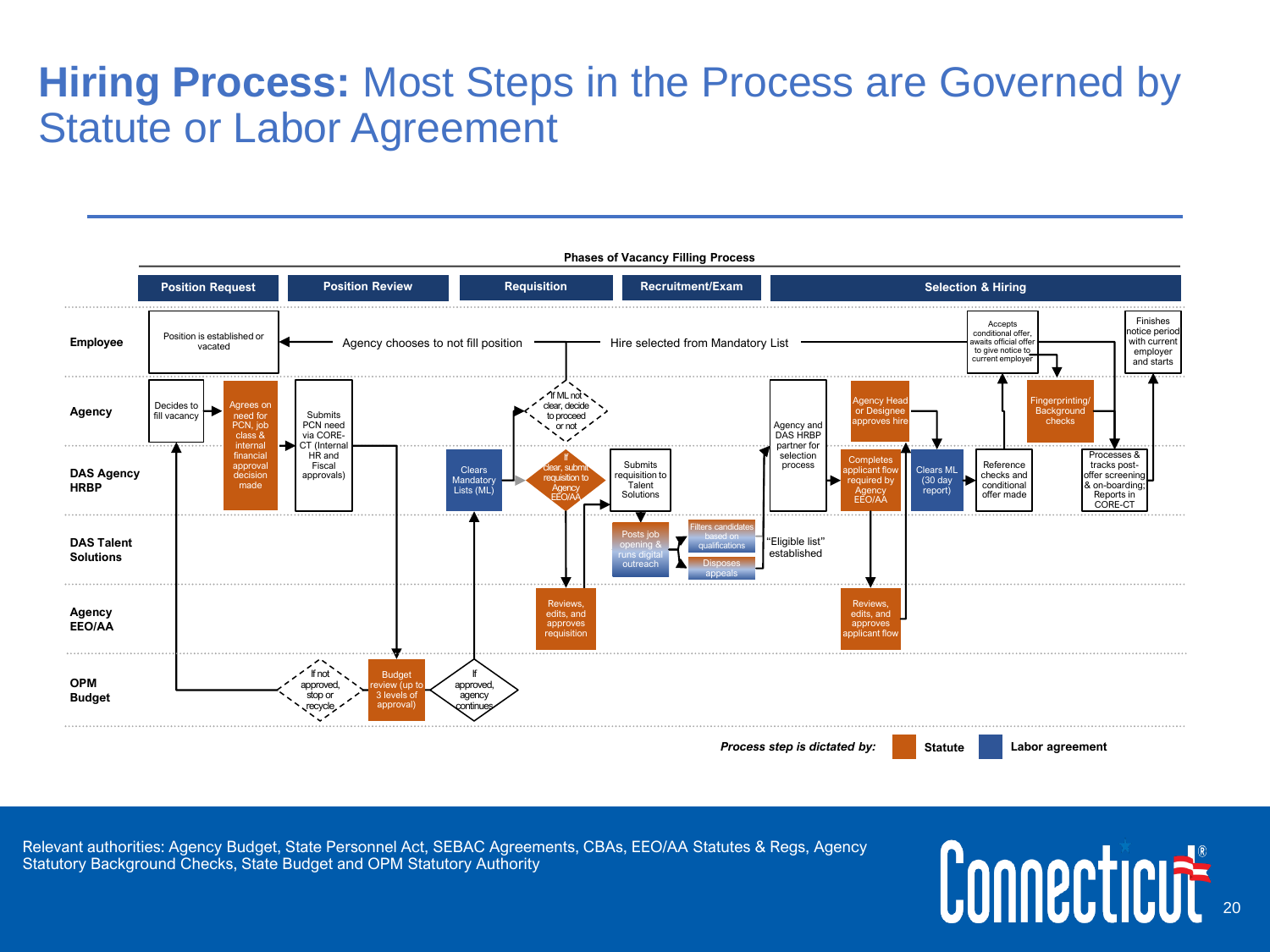### DAS continues to take actions to streamline our steps in the hiring process

- **Eliminated** *written* exams for most jobs
- **Combined the examination and job application into one process (prior** to 2017, it was two separate processes)
- **Implemented the State Executive Branch's first online applicant** tracking system in October, 2017
- **Proposed changes (that were approved) in 2018 to the State** Personnel Act to reduce required times to post jobs and allow for appeals
- Proposing further changes to the State Personnel Act in 2022 to bring more flexibility to the recruitment/exam process
- **EXA)** HR Centralization has contributed further by:
	- o Eliminating the DAS position review (historically performed by DAS Statewide HR) because the HRBP teams at agencies are now in DAS
	- o Centralizing recruitment teams make better use of JobAps, eliminate mistakes, perform shortlisting for hiring managers, and load balance this work, as needs evolve across the state
	- o Working to incorporate technology assistance with shortlisting
	- o Developing end-to-end dashboard (see next page)

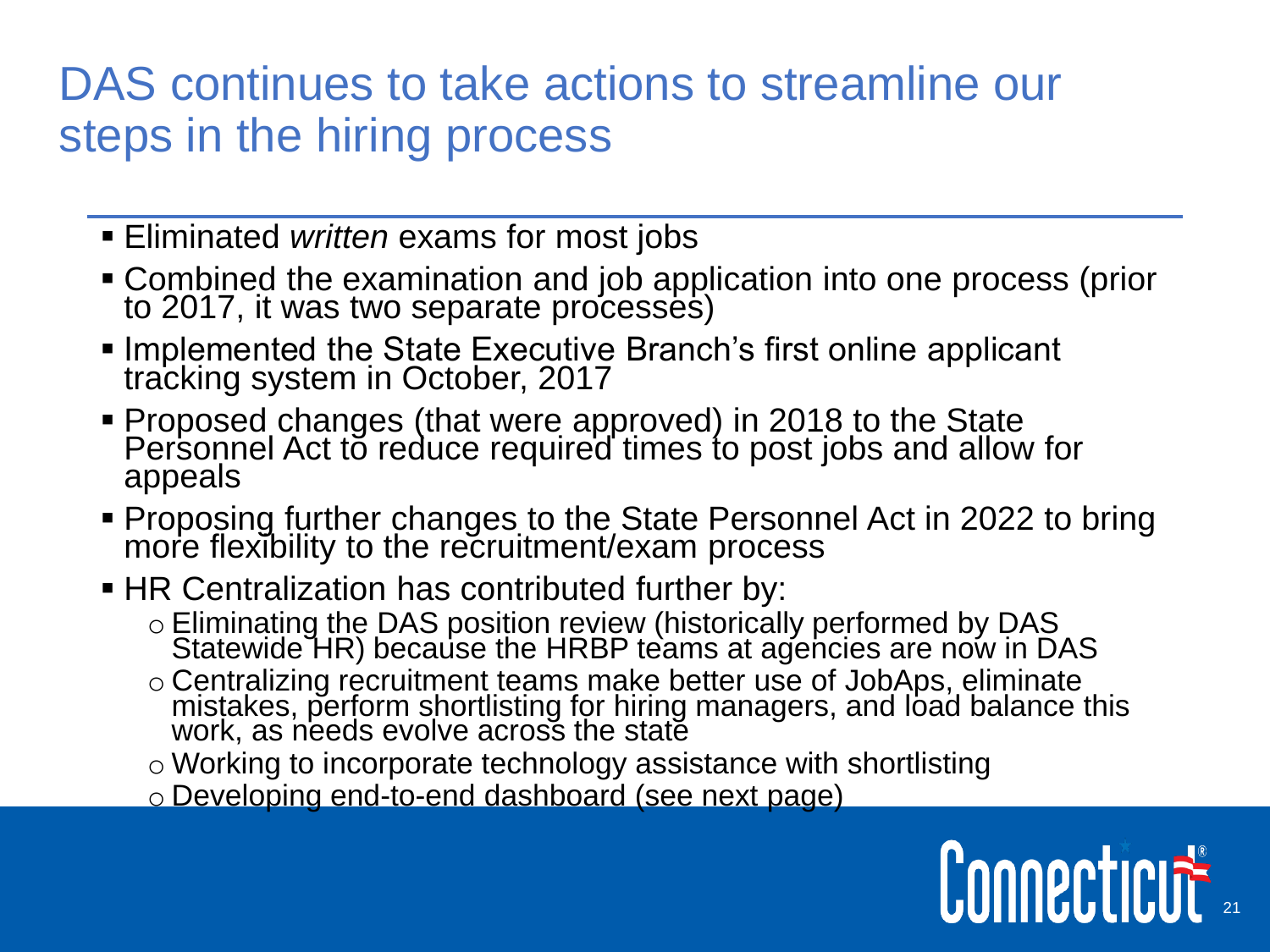



Note: Data is illustrative and not actual